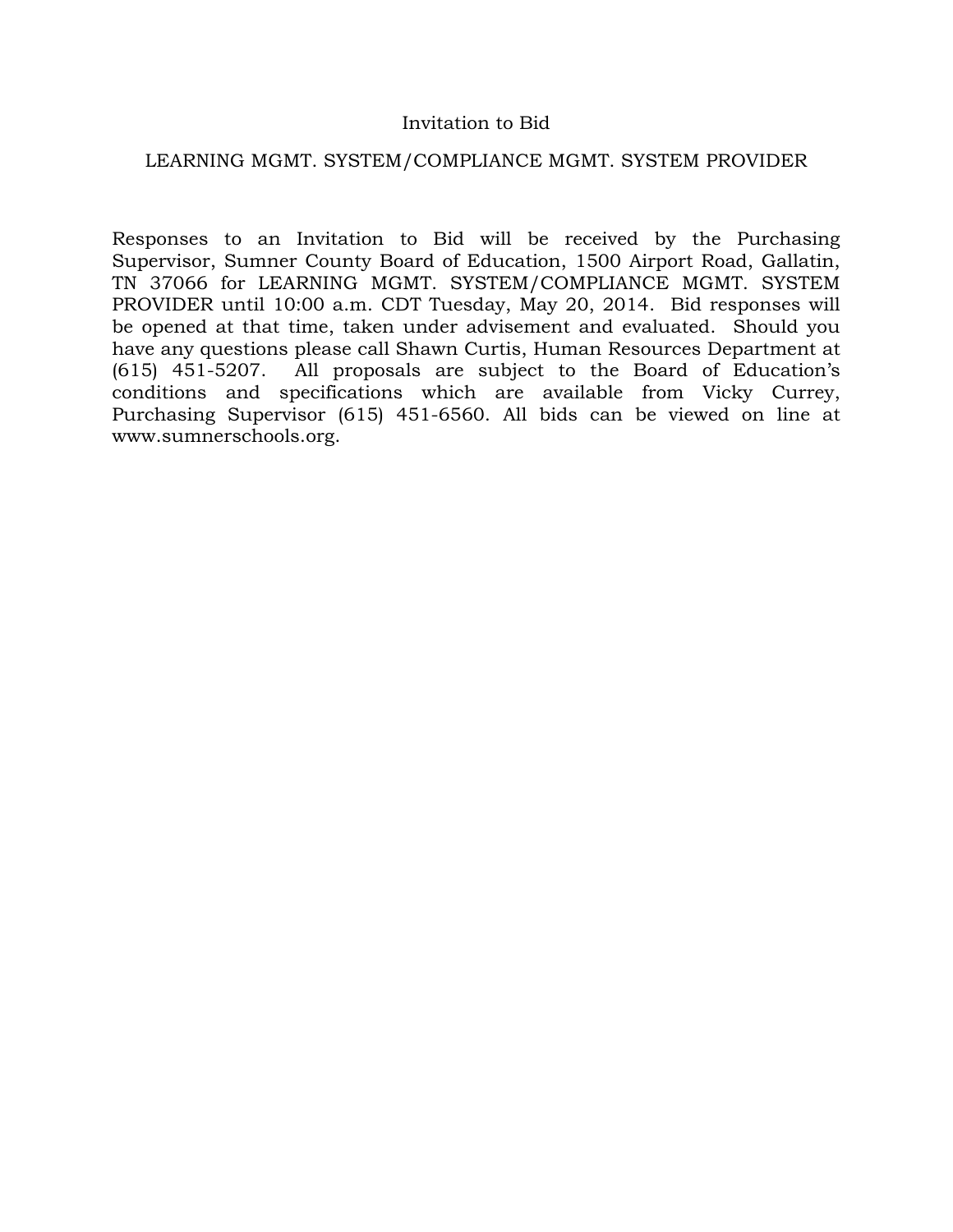#### **NOTICE TO RESPONDENTS**

Responses to an Invitation to Bid will be received by the Purchasing Supervisor in the SUPPORT SERVICE FACILITY CONFERENCE ROOM, Sumner County Board of Education, 1500 Airport Road Gallatin, TN 37066. They will be received until **10:00 A.M. Local Time TUESDAY, MAY 20, 2014** for **LEARNING MGMT SYSTEM/COMPLIANCE MGMT SYSTEM PROVIDER**, at which time the responses will be opened, taken under advisement and evaluated. *BIDS WILL BE POSTED ON www.sumnerschools.org*

# **GENERAL REQUIREMENTS AND CONDITIONS**

-------------------------------------------------------------------------------------------------------------------------------

- 1. The Sumner County Board of Education reserves the right to accept or reject any and/or all responses in whole or in part, and to waive informalities therein.
- 2. Any responses received after the scheduled closing time for the receipt for responses will not be considered.
- 3. If a mistake is discovered after the responses are received, only the Sumner County Board of Education may allow the respondent to withdraw the entire response.
- 4. Partial payments will not be approved unless justification for such payment can be shown. Terms will be net 30 days.
- 5. Payment will not be made until the said **LEARNING MGMT SYSTEM/COMPLIANCE MGMT SYSTEM PROVIDER** are inspected and approved as meeting all specifications by persons appointed by the Sumner County Board of Education.
- 6. Responses submitted must be in a sealed envelope and marked on the outside as follows: **RESPONSE: LEARNING MGMT SYSTEM/COMPLIANCE MGMT SYSTEM PROVIDER DEADLINE: 10:00 A.M.. TUESDAY, MAY 20, 2014**
- 7. Facsimile responses will not be considered.
- 8. If a successful bidder violates any terms of their bid, the contract, school board policy or any law they may be disqualified from bidding for a period of two years for minor violations or longer for major violations. Bids from disqualified bidders will not be accepted during the period of disqualification.
- 9. Prices quoted on the response (if any) are to be considered firm and binding until the said **LEARNING MGMT SYSTEM/COMPLIANCE MGMT SYSTEM PROVIDER** are in the possession of the Sumner County Board of Education.
- 10. No purchase or contract is authorized or valid until the issuance of a Board Purchase Order in accordance with Board Policy. No Board Employee is authorized to purchase equipment, supplies or services prior to the issuance of such a Purchase Order.
- 11. Any deviation from these stated terms, specifications and conditions must be coordinated with and approved in writing by the Purchasing Supervisor, Vicky Currey (615) 451-6560.
- 12. All bids that exceed \$25,000 must have the Company Name, License Number, Expiration Date thereof and License Classification of Contractor listed on outside of sealed envelope. As required by State of Tennessee Code Annotated 62-6-119.
- 13. The awarded bidder will be required to post a performance and payment bond in the amount of 25% of the contract price if it exceeds \$100,000 as stated by State of Tennessee Code Annotated 12-4-201.
- 14. If the project cost in excess of \$25,000 a performance bond must be secured by the requesting party in an amount equal to the market improvement value.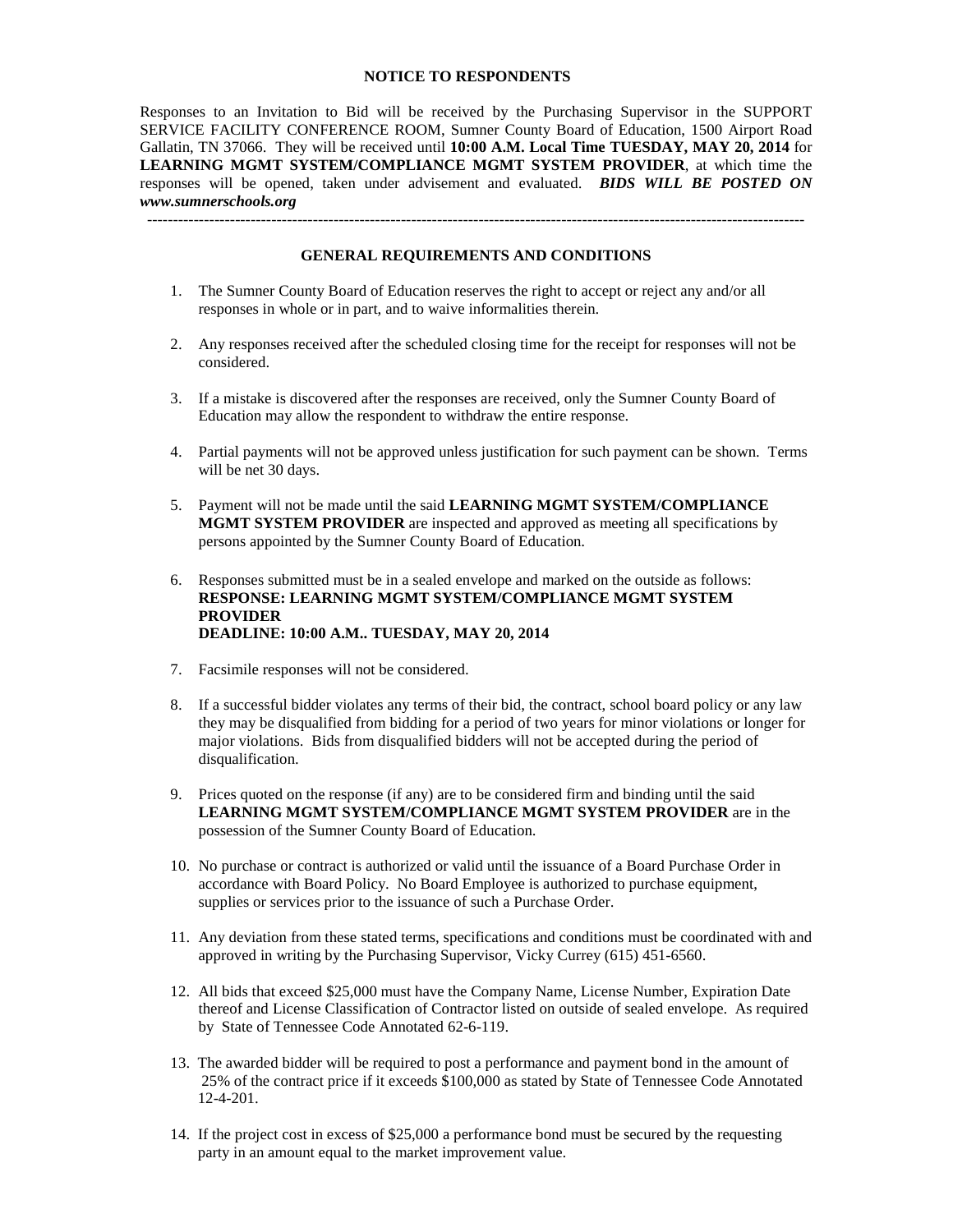### **Background:**

The Sumner County Board of Education is a local K-12 public school district. Sumner County is located approximately fifteen miles North of Nashville, TN. The Board serves over 28,000 students in 45 schools. The Board also employs approximately 4,000 individuals in numerous positions, including roles in teaching, transportation, facilities construction/operations/maintenance, school nutrition, clerical and other various administrative departments. The Board is currently undertaking a system wide upgrade to its IT infrastructure, Financial ERP system and Human Resources HRMS applications.

### **Purpose:**

The Human Resources Department of the Sumner County Board of Education is seeking quotes from qualified LEARNING MANAGEMENT SYSTEM (LMS) providers and COMPLIANCE MANAGEMENT SYSTEM (CMS) providers who can deliver comprehensive e-Learning training solutions for our employees. The Board defines these as follows:

- o A Learning Management System (LMS) is a software application for the administration, documentation, tracking, reporting and delivery of e-Learning training for employees. The Board is only seeking a LMS for use with employees – not students.
- o A Compliance Management System (CMS) is a software application for the distribution of policy/procedure updates. Its purpose is to ensure that employees are aware of policy/procedure updates, which impact their role/responsibilities, and track/report employee notification of updates. Ideally, the Board desires for policy/procedures to be distributed through the LMS or CMS and the system report when the employee certifies they have "read" the update. Additionally, updates only need to be sent to specific employees who are impacted by the update; for example, changes in Finance or HR policy/procedures only need to be sent to employees in Finance and HR – not to everyone.

A bidder's quote should include specific details that encompass all of the following:

- 1. The Board is currently merging its HRMS with Tyler Technologies' MUNIS software. MUNIS will be the dominant/primary ERP and HRIS system. **The bidder must certify and provide guarantees in writing in its quote** that the reporting functions of the proposed system will integrate with Tyler Technologies' MUNIS software. Integration is defined as: completed e-Learning courses and completed CMS updates are documented by the LMS/CMS system and employee personnel files are automatically updated with the new training completion data, without manual input or intervention by HR staff.
- 2. Loading employees into the LMS/CMS should be automated through a regularly scheduled EDI process or another similar process with MUNIS. Due to the large number of employees and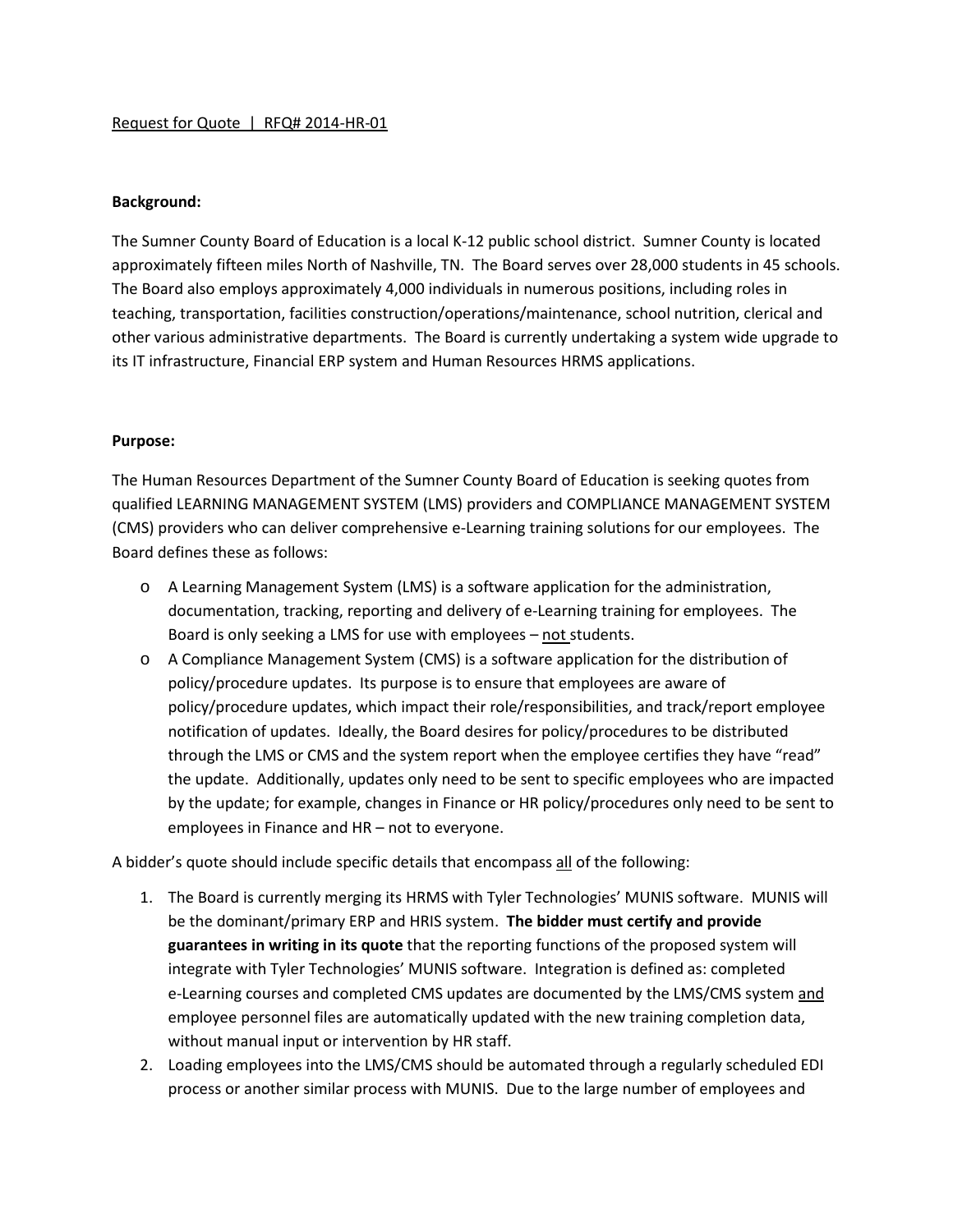turnover, manual input of employees and employee data management cannot be completed by HR staff. **The bidder must certify and provide guarantees in writing in its quote** that adding newly hired employees into the system will be automated (will not require manual input by HR staff) and such automation is included in the quote.

- 3. The Board desires the quoted LMS/CMS system to be capable of Single Sign-On (SSO). Employees will be accessing the LMS/CMS system through a link in MUNIS' Employee Self-Service (ESS) node. Employees will have already entered their Employee ID/Login and password to access ESS and the Board does not desire for the employee to have to enter that data again to access the LMS/CMS system. **The bidder should provide clarification in writing in its quote** whether SSO is available, integrates with MUNIS, and included in the quote.
- 4. **Specify what e-Learning content, if any, is included in the quote**. If courses are included, the bidder should provide a catalog, which includes authors and presenters of each course. The Board desires the bidder to provide e-Learning courses in the following subjects and for the content to specifically relate to the K-12 school environment:
	- a) Discrimination and Sexual Harassment Training (separate courses for employees and supervisors)
	- b) Reasonable Suspicion
	- c) Bloodborne Pathogens (HepB) Training
	- d) TN Drug Free Workplace
	- e) Employee Handbook updates sent by LMS/CMS and system confirms the update is both opened and certified as "read" by the employee, then reported in the LMS/CMS system and updated in MUNIS
	- f) Acceptable Use Policy updates sent by LMS/CMS and system confirms the update is both opened and certified as "read" by the employee, then reported in the LMS/CMS system and updated in MUNIS
	- g) General Safety Training in Schools (slips, trips, falls)
	- h) Reporting of Occupational Injuries policy notices sent by LMS/CMS and system confirms the update is both opened and certified as "read" by the employee, then reported in the LMS system and updated in MUNIS
	- i) CPR & AED Training
- 5. **The bidder should certify and provide guarantees in writing in its quote** that external audio/video content, either purchased through another source or created by the Board itself, can be uploaded for use in the LMS without any additional charge.
- 6. **The bidder should provide quotes for both SaaS and on-site hosting options**. Both options should be capable of being branded as a "Sumner Schools" or co-branded with "Sumner Schools." This requirement is to provide employees with a fully integrated look and feel of the LMS, as if it is a natural component/extension of our ecosystem.
- 7. **The bidder should provide a minimum of eight references from other school districts**, inclusive of at least two former clients, using the quoted system (Tennessee schools districts preferred).
- 8. **All quotes must be certified as valid for 180 days**.
- 9. Optional for Bidders (not required): The Board uses the Olweus Bullying Prevention Program in many of our schools. We welcome bidders to provide information about what content is available,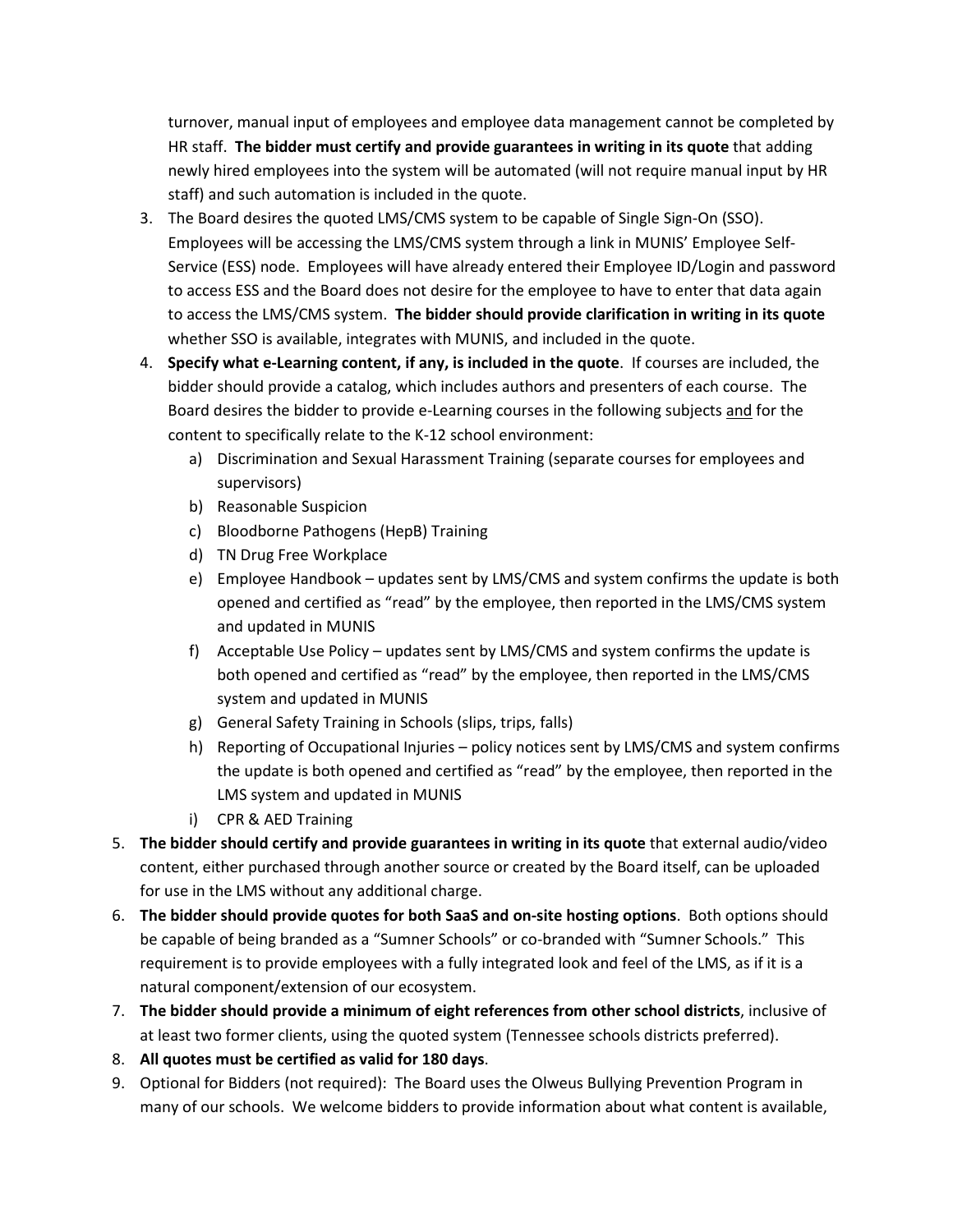if any, for use in its LMS as a means of providing Olweus materials to specific schools where Olweus is already implemented. Any costs associated with this option should be quoted separately.